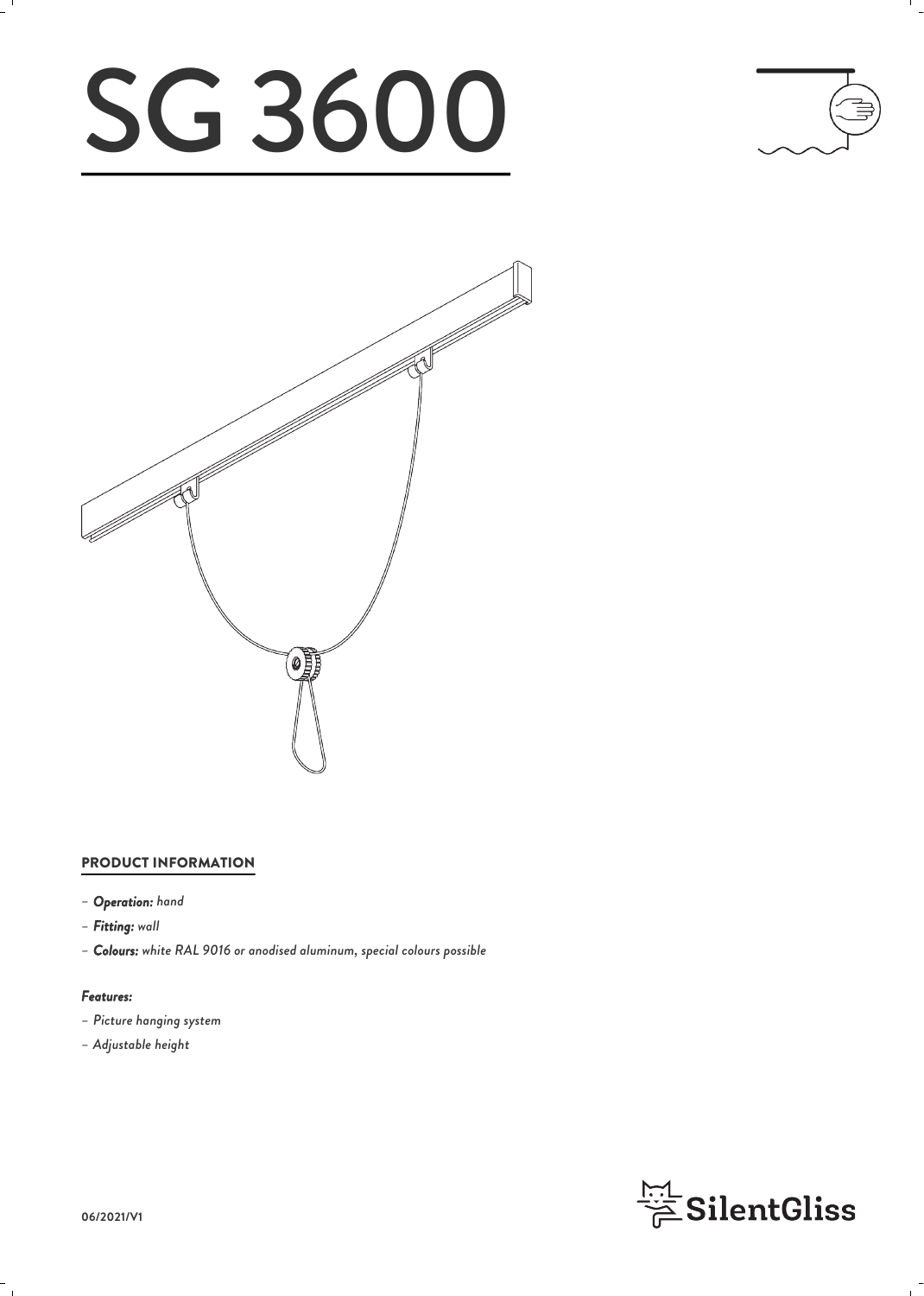# SYSTEM SPECIFICATIONS

A. SYSTEM A REPORT OF THE SERVICE OF THE SERVICE OF THE SERVICE OF THE SERVICE OF THE SERVICE OF THE SERVICE O



*10 kg (Total picture weight)*



**Profile and bending information**  $\begin{bmatrix} 1 & 1 \\ 23 & 23 \end{bmatrix}$ 



*SG 1080p Profile*

# MEASURE



*A: System width*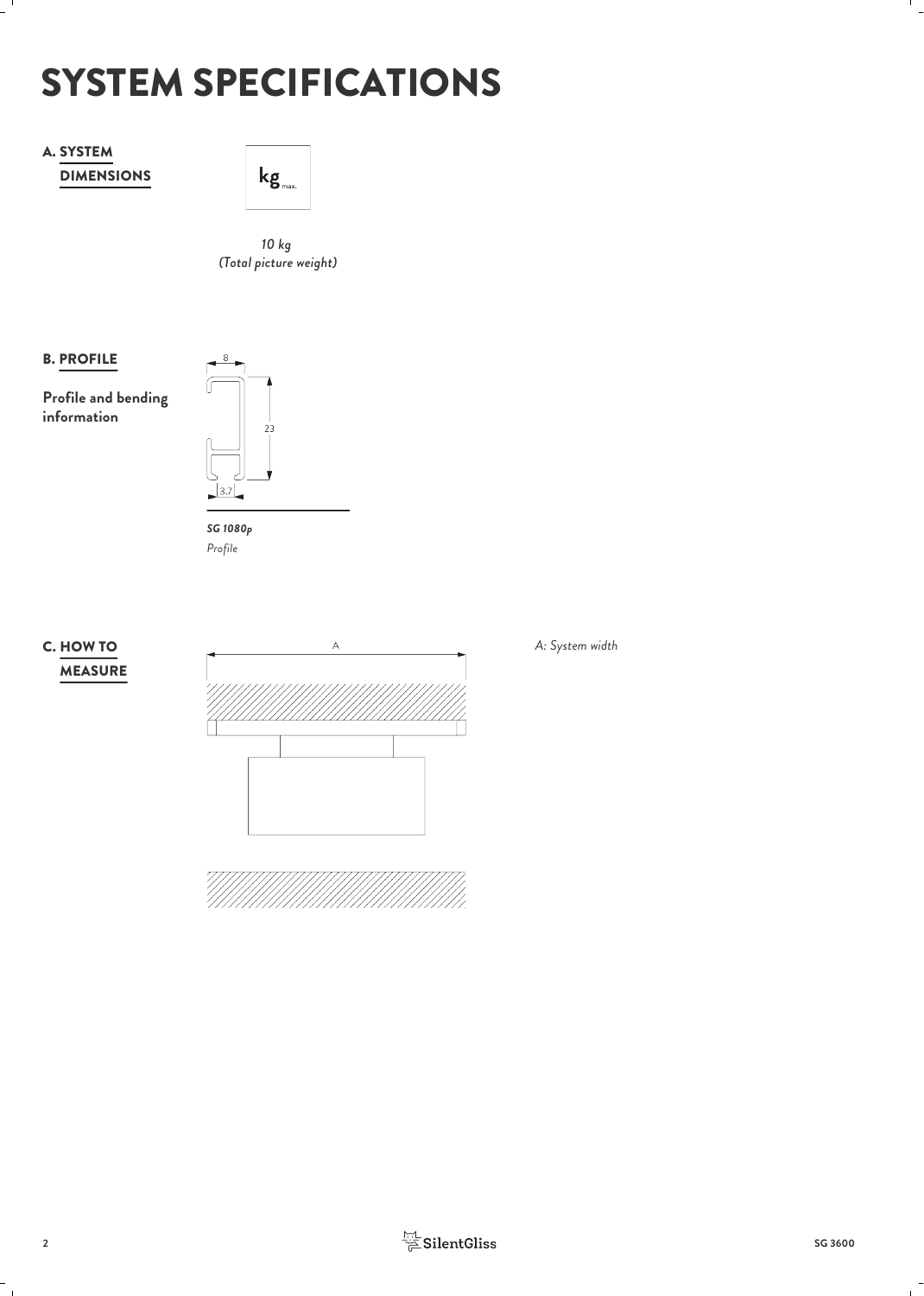*EN Silent Gliss SG 3600 Picture Hanging System. Comprises aluminium profile SG1080 supplied made to measure in silver anodised or white powder coated, alternatively a specified RAL colour. 2 pcs Endcaps SG 3605 per track. 1 pcs SG Picture* TEXT *hanging set SG 3665 per picture. Wall fix with SG 3606 clip.*

# *SV*

*Silent Gliss SG 3600 tavelhängningssystem. Består av aluminiumprofil SG 1080 i specificerad längd i vitlack, alu natur eller angiven RAL färg. 2 st ändskydd SG 3605 per skena. 1 st tavelhängningsset SG 3665 per konstverk. Väggmontering med SG 3606 clips.*

## *NO*

*Silent Gliss SG 3600 Bildeopphengsystem. Består av aluminiumprofil SG 1080 i spesifisert lengde, standard i hvitlakkert eller alu natur. Kan også leveres i spesifisert RAL farge. 2 stk endelokk SG 3605 pr skinne. 1 stk bildeopphengsett SG 3665 pr kunstverk. Veggmontering med SG 3606 klips.*

## *DA*

*Silent Gliss SG 3600 billedophængningssystem. Består af en aluminiumprofil SG1080 i ønsket længde, sølvanodiseret eller hvid pulverlakering, alternativt en specificeret RAL-farve. 2 stk. endelåg SG 3605 pr. skinne. 1 stk. SG billedophængningssæt SG 3665 pr. billede. Vægmonteres med SG 3606 clips.*

# FITTING

# INFORMATION **A. FITTING**

*For detailed fitting information, visit the Silent Gliss* FITTING *website.*

nax. 400

Fixing Points 50

|  | <b>B. WALL FITTING</b> |  |
|--|------------------------|--|

**Bracket SG 3606**





*SG 3606 Clip*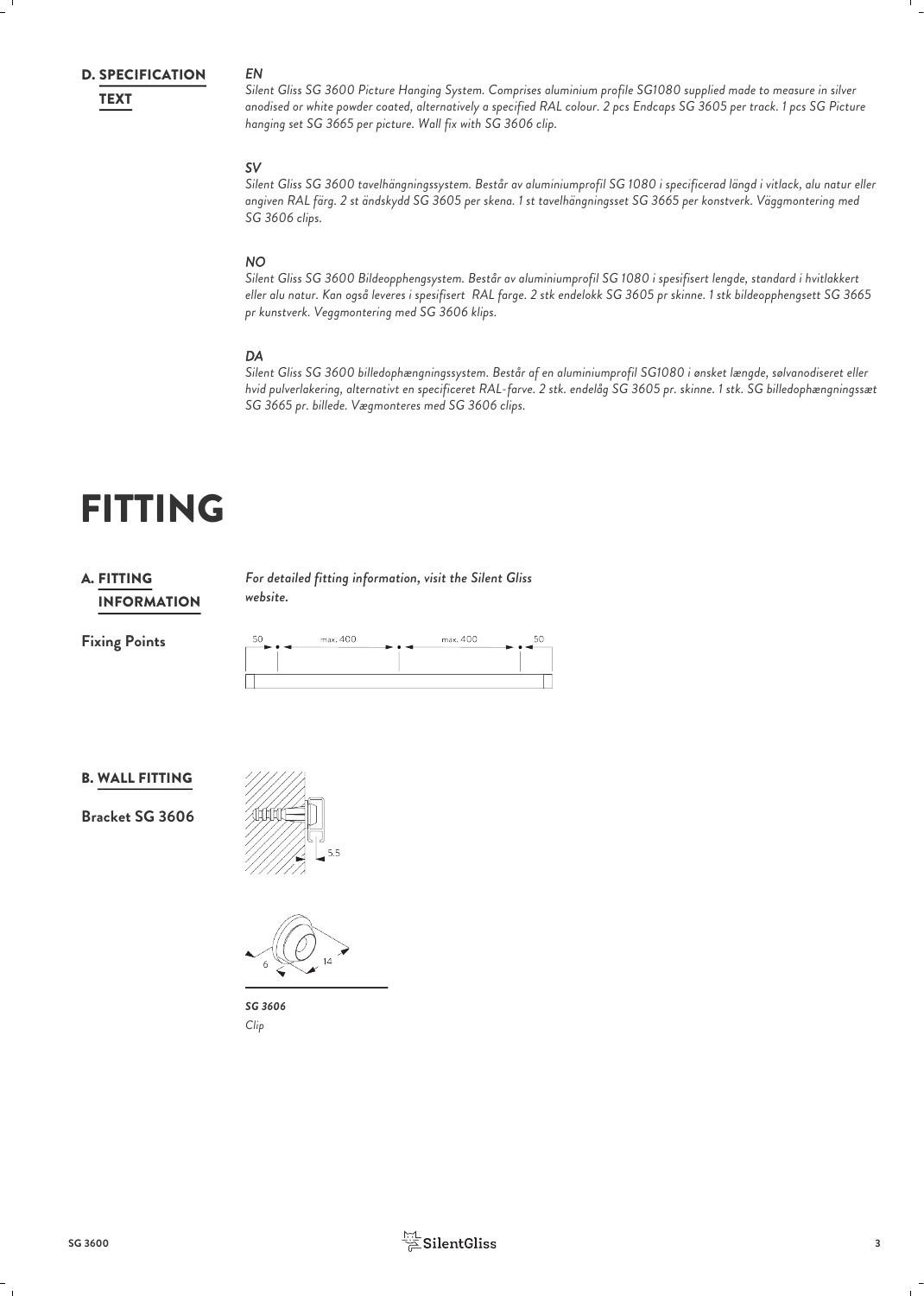# PICTURE

**Set SG 3665**



*Click-in hooks SG 3606.* 

### *Parts:*

- *SG 3634 Height adjuster*
- *SG 3637 Cord ø 1.5 mm*
- *SG 3663 Hook*



*Pictrue height is adjusted by turning plastic screw.*

# GENERAL NOTES

## *Dimensions*

- *– Measurements are in mm except where indicated.*
- *– Max. kg relates to fabric incl. accessories.*
- *– Stack size depends on curtain make-up and fabric thickness.*
- *– Distance between gliders max. 80 mm / distance between rollers max. 100 mm.*
- *– Recommended distance floor / fabric: 20 mm.*
- *– In order to determine system height (B), the smallest room height must be taken into account.*

## *Fitting*

- *– Installation by qualified fitter only.*
- *– Number of brackets and fitting positions / fixing points vary depending on fitting surface, system weight, fabric make-up, screw / fixing type and obstacles.*
- *– Qualified fitter must use appropriate screws / fixings for each situation.*
- *– Profile lip if applicable to be installed to room side.*

# *Child Safety*

- *– All relevant Silent Gliss systems correspond to child safety EN 13120.*
- *– All parties involved must comply with EN 13120.*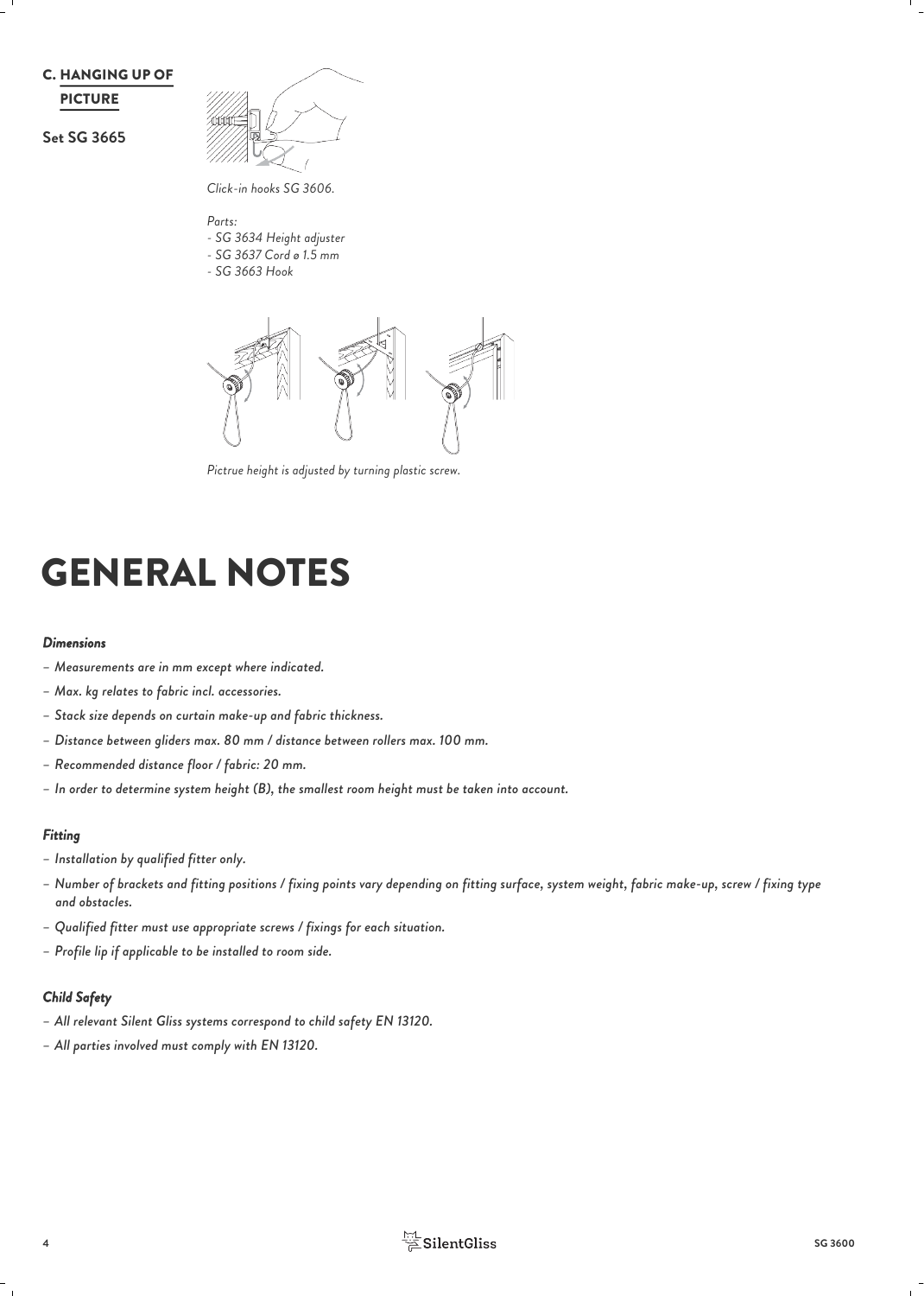# PARTS

# A. STANDARD PARTS

 $\sqrt{2}$  $\mathbb{E}$ JJ

*SG 1080p Profile*

 $\sigma$ 

*SG 3605 End cover*



# *SG 3606 Clip*

J 8

# *SG 3665*

*Picture hanging set*

# B. OPTIONAL PARTS









# *SG 3666*

| <b>JA JODD</b> |  |
|----------------|--|
|                |  |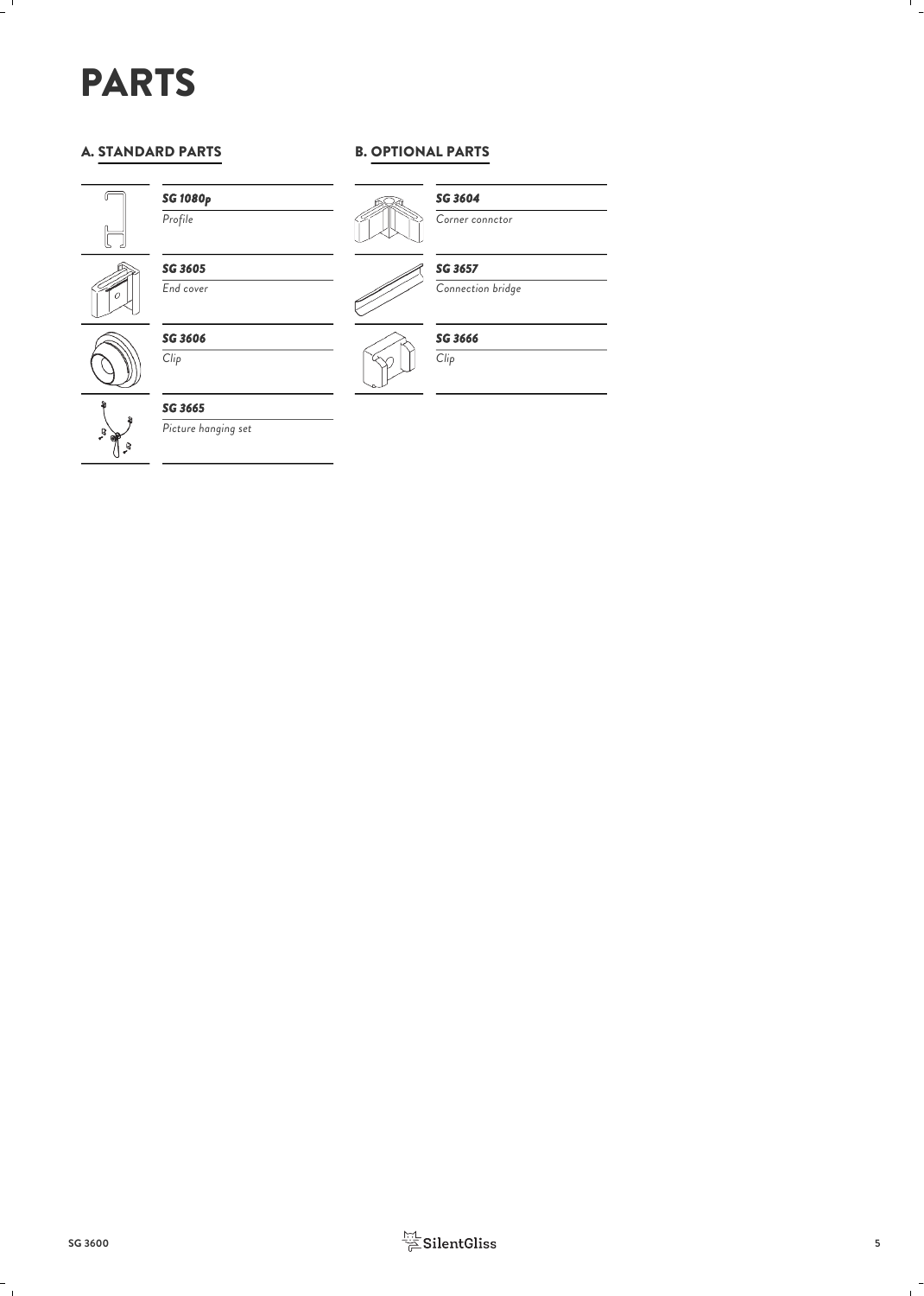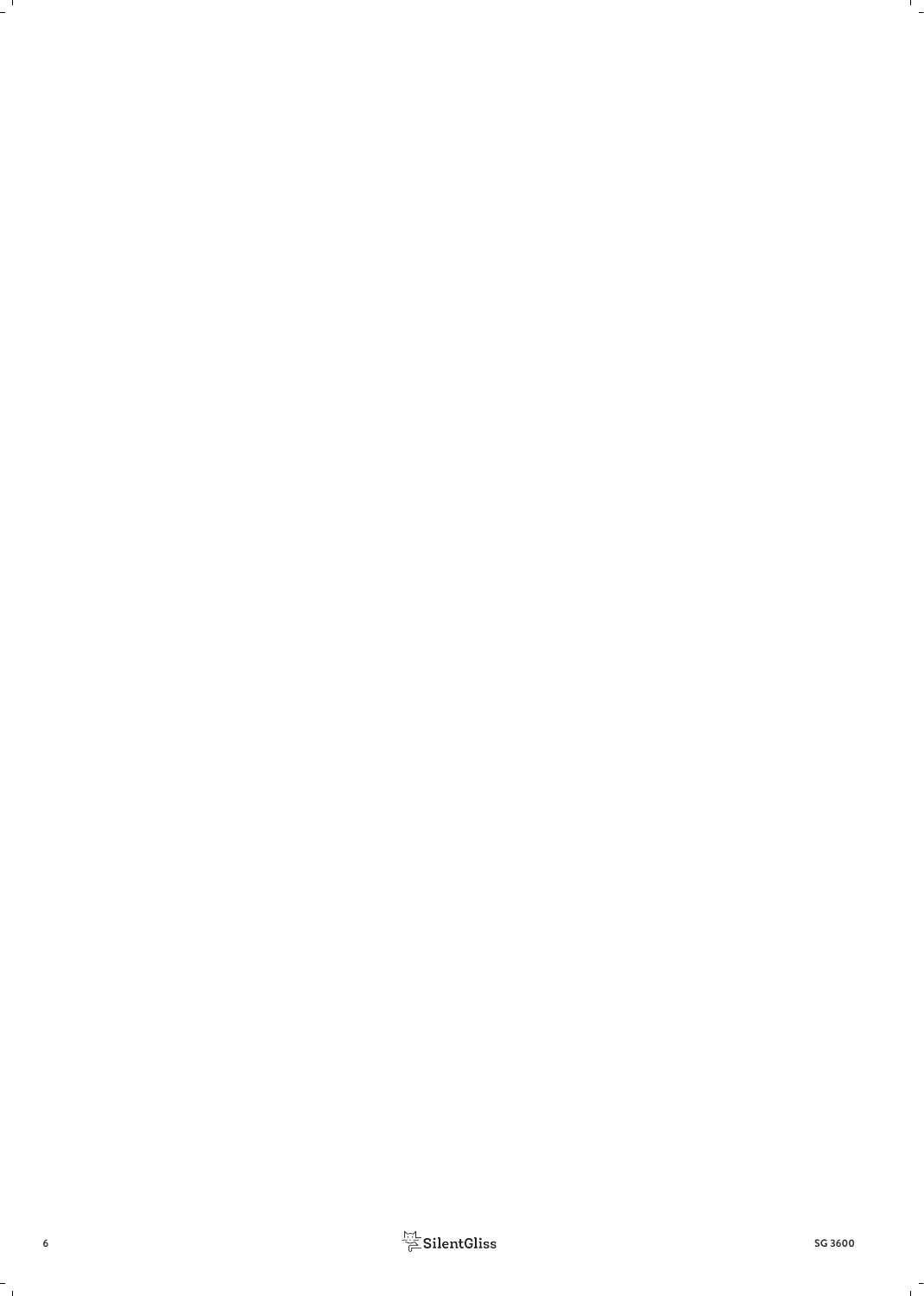